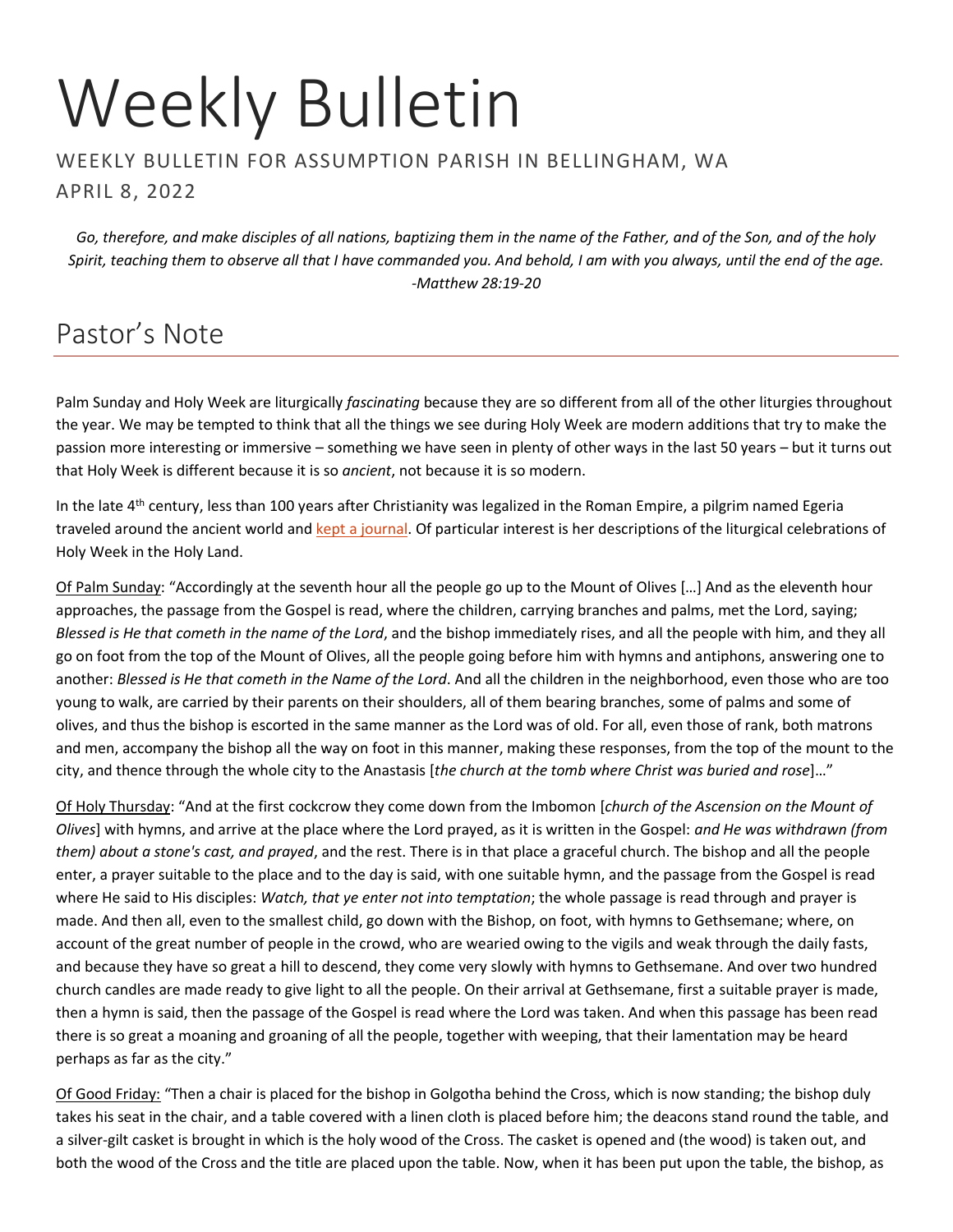he sits, holds the extremities of the sacred wood firmly in his hands, while the deacons who stand around guard it. It is guarded thus because the custom is that the people, both faithful and catechumens, come one by one and, bowing down at the table, kiss the sacred wood and pass through. And because, I know not when, some one is said to have bitten off and stolen a portion of the sacred wood, it is thus guarded by the deacons who stand around, lest any one approaching should venture to do so again. And as all the people pass by one by one, all bowing themselves, they touch the Cross and the title, first with their foreheads and then with their eyes; then they kiss the Cross and pass through, but none lays his hand upon it to touch it."

Our worship of Christ is never carried out individually – it is always carried out in union with the entire Body of Christ, past, present, and future.

May the Lord bless you during this Holy Week,

# Parish News

# Holy Week Schedule

- **Palm Sunday of the Lord's Passion:**
	- o Normal Mass times.
	- o Procession from the Gym at the 5:00 p.m.
	- o "Solemn Entrance" (gathering at Cornwall, but no procession) at the other Masses.
- **Tuesday:**
	- o Mass moved to 7:15 a.m.
- **Wednesday:**
	- o Mass at 7:15 a.m.
	- o No Exposition
- **Thursday:**
	- o Mass of the Lord's Supper at 7:00 p.m.
	- o Adoration in the gym until midnight
- **Friday:**
	- o Stations of the Cross at 12:30 p.m.
	- o Good Friday Liturgy at 7:00 p.m.
- **Saturday:**
	- o Easter Vigil at 8:30 p.m.
- **Easter Sunday:**
	- o Normal Mass times, overflow seating in the gym if necessary

# Confessions to be offered in Vietnamese

On Tuesday, April 12 Fr. Khanh Nguyen will be here at Assumption to hear confessions for our Vietnamese-speaking parishioners. Confessions will begin at 5:00pm.

# Parish Office Closed

The Parish Office will be closed for Good Friday.

# Spring Church Cleaning: Volunteers Needed

**On Monday, April 11th, 2022, we will be cleaning the Church in preparation for Easter.** 

Cleaning will begin at 12pm. We need 15 to 25 people to get all the cleaning done in one day. So, bring a friend or family member and join us in the main body of the Church. No need to bring anything but yourselves. Cleaning supplies provided.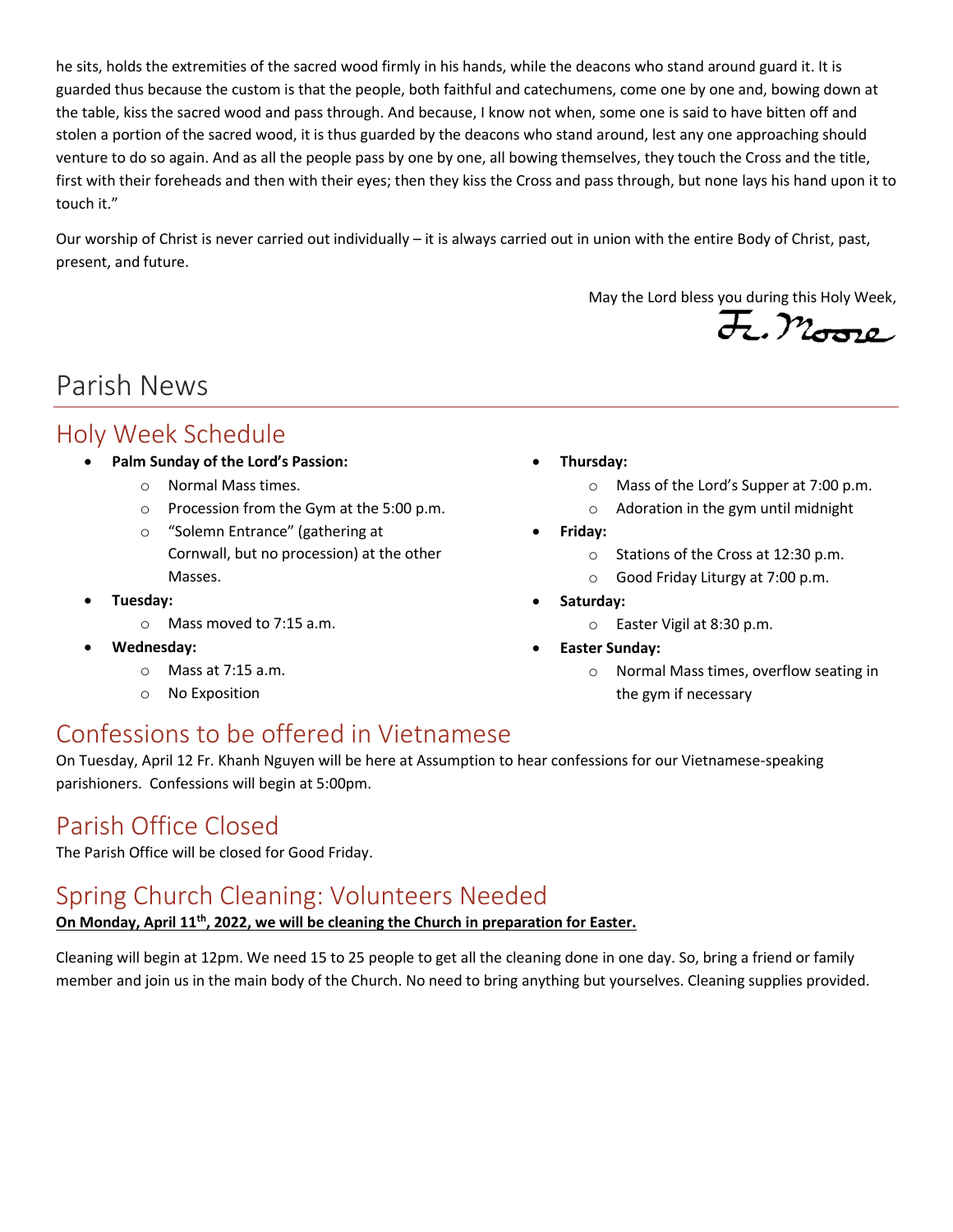## Bible Study Tuesdays

New study- Colossians & Philemon (8 weeks) begins 4-19-2022 Choose among 3 groups: Zoom groups-- 1pm and 7pm

Contact - Lynn Ann **[lab1945@live.com](mailto:lab1945@live.com)**

In person - 1pm at church

Contact Christine - **360 671 9712** NT Wright for Everyone Study Guides are \$8 (get yours from Christine)

## Holy Land collection

Every year on Good Friday, we take up a collection to support the work of the Franciscans working in the Holy Land. The Franciscans in the Holy Land have the unique responsibility to care for the Holy Places as well as for the Christians living there. It is vital that we support Christians living in the Holy Land in order to maintain a Christian presence in the very land made holy by the life, death and Resurrection of Jesus.

#### Rice Bowls

Please remember to turn in your Rice Bowl donations either this weekend or on Holy Thursday. Checks with the notation "Rice Bowl" are appreciated.

# School News

# Good Friday

Assumption Catholic School prepares for Easter on Good Friday with *Prayer in the Garden* beginning at 10:15 am in the gym, led by the sixth graders. Students then follow in procession to the church where they participate in the Stations of the Cross with the seventh graders leading. Good Friday is an Early Release so that students and families may spend time in prayer between 12 noon and 3 pm. Easter Monday (April 18<sup>th</sup>) is a school holiday.

# Seeking Board Members

The Assumption School Foundation is searching for two board members for the 2022-2023 school year. The Foundation is an endowment that builds for the school's future. The balance in the endowment is currently over \$800,000. The Foundation Board meets every other month to review financials, track gains in the funds, allocate an annual distribution to the school, and ensure that the endowment continues to grow. The Foundation Board also participates in an annual thank you event in May and by reaching out to donors throughout the school year. If you are interested or know someone who might be a good fit, please email Mr. Anderson before April 22<sup>nd</sup>.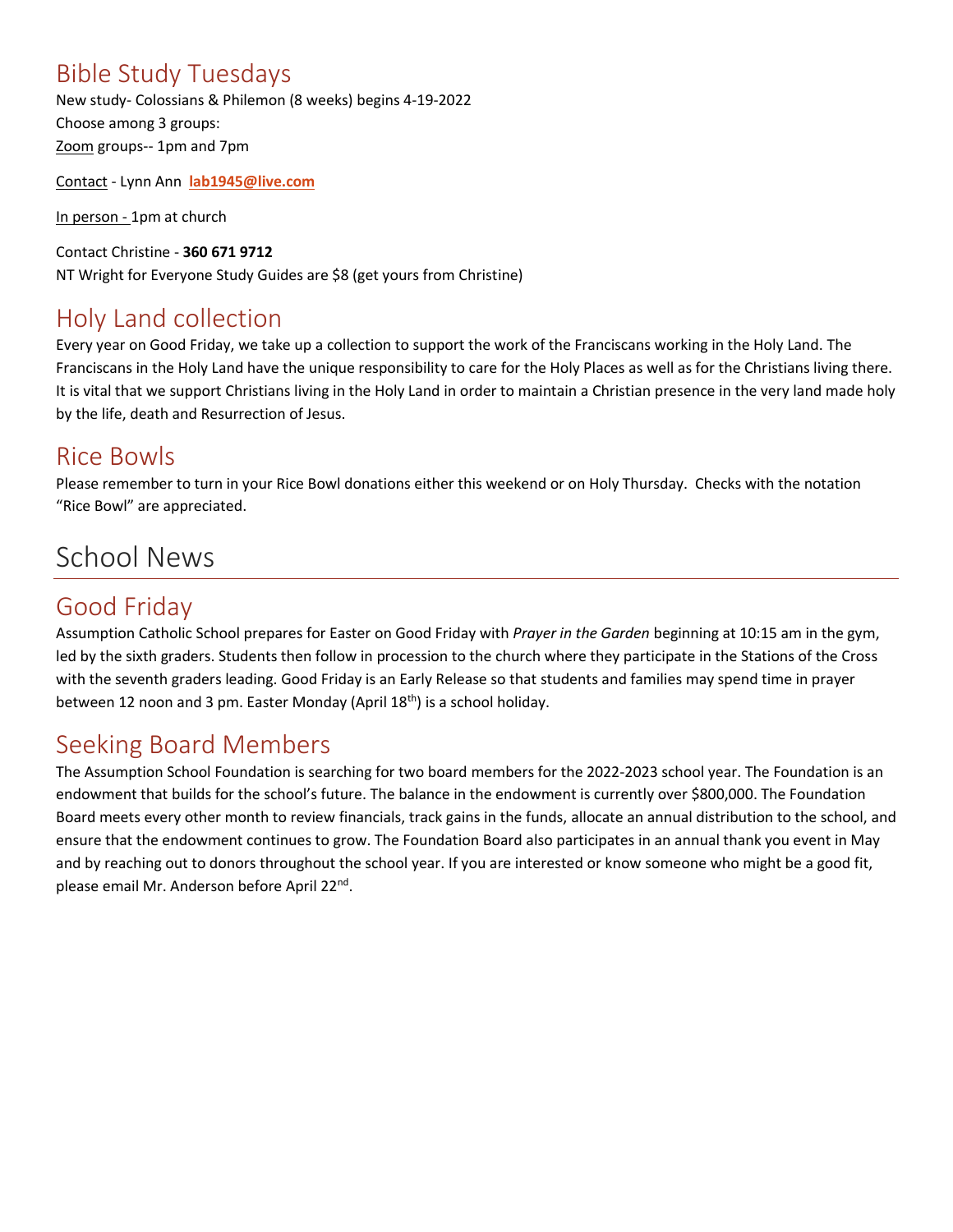# Upcoming

#### Events

- **Sunday, Apr. 10 – Palm Sunday**
	- o 9:00 am Coffee Hour, Gym
	- o 11:00 am Coffee Hour, Gym
- **Monday, Apr. 11**
	- o 12:00 pm Church Cleaning
- **Thursday, Apr. 14**
	- o 7:00 pm Holy Thursday Bilingual Mass
- **Friday, Apr. 15**
	- o 10:15 am Prayer in the Garden
	- o 12:30 pm Bilingual Stations of the Cross
	- o 7:00 pm Good Friday Bilingual Service
- **Saturday, Apr. 16**
	- o 8:30 pm Easter Vigil
- **Sunday, Apr. 17**
	- o 8:00 am Easter Mass (English)
	- o 10:00 am Easter Mass (English)
	- o 12:30 pm Misa de Pascua (Spanish)

## Sanctuary Lamp Candle

**This week the candle burns for:** Donna Ricci

#### Intentions

- **Saturday, Apr. 9**
	- o 5:00 pm, Roy Metcalf, RIP
- **Sunday, Apr. 10**
	- o 8:00 am, Wanda McCormick, RIP
	- o 10:00 am, Kelly Anderson, RIP
	- o 12:30 pm, Pro Populo
- **Tuesday, Apr. 12**
	- o 7:15 am, Gustavo Leon, RIP
- **Wednesday, Apr. 13**
	- o 7:15 am, Pauline Simon, SI
- **Thursday, Apr. 14**
	- o 7:00 pm, Pro Populo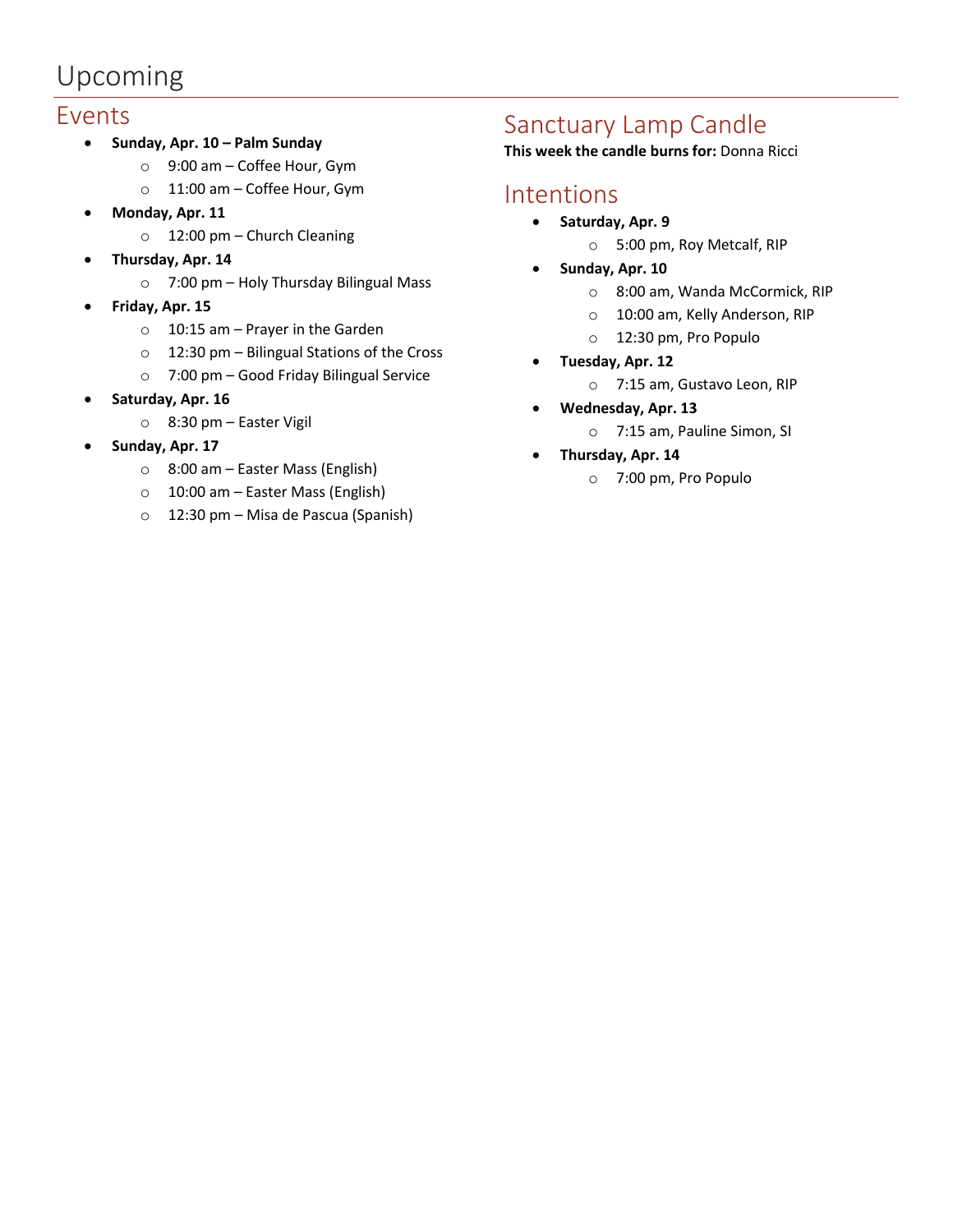# Boletín semanal

#### BOLETÍN SEMANAL DE LA PARROQUIA DE LA ASUNCIÓN EN BELLINGHAM, WA 8 DE ABRIL DE 2022

*Vayan, pues, y hagan discípulos de todas las naciones, bautizándolos en el nombre del Padre y del Hijo y del Espíritu Santo, enseñándoles a guardar todo lo que les he mandado; y ¡recuerden! Yo estoy con ustedes todos los días, hasta el fin del mundo. -Mateo 28, 19-20*

# Nota del Pastor

El Domingo de Ramos y la Semana Santa son litúrgicamente fascinantes porque son muy diferentes de todas las otras liturgias a lo largo del año. Podemos sentirnos tentados a pensar que todas las cosas que vemos durante la Semana Santa son adiciones modernas que intentan hacer que la pasión sea más interesante o inmersiva, algo que hemos visto de muchas otras maneras en los últimos 50 años, pero resulta que la Semana Santa es diferente porque es tan antigua, no porque sea tan moderno.

A finales del siglo 4, menos de 100 años después de que el cristianismo fuera legalizado en el Imperio Romano, un peregrino llamado Egeria viajó por todo el mundo antiguo [y llevó un diario](https://www.ccel.org/m/mcclure/etheria/etheria.htm) (en inglés). De particular interés son sus descripciones de las celebraciones litúrgicas de la Semana Santa en Tierra Santa.

Del Domingo de Ramos: "En consecuencia, a la séptima hora toda la gente sube al Monte de los Olivos [...] Y a medida que se acerca la hora undécima, se lee el pasaje del Evangelio, donde los niños, cargando ramas y palmas, se encontraron con el Señor, diciendo; *Bienaventurado el que viene en el nombre del Señor*, y el obispo se levanta inmediatamente, y toda la gente con él, y todos van a pie desde lo alto del Monte de los Olivos, todas las personas van delante de él con himnos y antífonas, respondiéndose unos a otros: *Bienaventurado el que viene en el Nombre del Señor*. Y todos los niños del barrio, incluso los que son demasiado pequeños para caminar, son llevados por sus padres sobre sus hombros, todos ellos con ramas, algunas de palmas y algunas de aceitunas, y así el obispo es escoltado de la misma manera que el Señor era de antaño. Para todos, incluso los de rango, tanto matronas como hombres, acompañan al obispo todo el camino a pie de esta manera, haciendo estas respuestas, desde la cima del monte hasta la ciudad, y de allí a través de toda la ciudad hasta la Anastasis [*la iglesia en la tumba donde Cristo fue enterrado y resucitó*]..."

Del Jueves Santo: "Y en el primer gallo bajan del Imbomon [iglesia de la Ascensión en el Monte de los Olivos] con himnos, y llegan al lugar donde el Señor oró, como está escrito en el Evangelio: *y fue retirado (de ellos) sobre el molde de una piedra, y oró*, y el resto. Hay en ese lugar una iglesia elegante. Entra el obispo y todo el pueblo, se reza una oración adecuada al lugar y al día, con un himno adecuado, y se lee el pasaje del Evangelio donde dijo a sus discípulos: *Mirad, que no entráis en tentación*; se lee todo el pasaje y se hace oración. Y luego todos, incluso hasta el niño más pequeño, bajan con el Obispo, a pie, con himnos a Getsemaní; donde, a causa de la gran cantidad de personas en la multitud, que están cansadas debido a las vigilias y débiles a través de los ayunos diarios, y porque tienen una colina tan grande para descender, vienen muy lentamente con himnos a Getsemaní. Y más de doscientas velas de iglesia están listas para dar luz a toda la gente. A su llegada a Getsemaní, primero se hace una oración adecuada, luego se dice un himno, luego se lee el pasaje del Evangelio donde se llevó al Señor. Y cuando se ha leído este pasaje, hay un gemido y un gemido tan grande de toda la gente, junto con el llanto, que su lamento puede ser escuchado tal vez hasta la ciudad".

Del Viernes Santo: "Entonces se coloca una silla para el obispo en el Gólgota detrás de la Cruz, que ahora está de pie; el obispo toma debidamente asiento en la silla, y una mesa cubierta con un paño de lino se coloca delante de él; los diáconos se paran alrededor de la mesa, y se trae un ataúd de plata dorada en el que está la madera sagrada de la Cruz. Se abre el ataúd y (la madera) se saca, y tanto la madera de la Cruz como el título se colocan sobre la mesa. Ahora, cuando se ha puesto sobre la mesa, el obispo, mientras se sienta, sostiene las extremidades de la madera sagrada firmemente en sus manos, mientras que los diáconos que la rodean la custodian. Se custodia así porque la costumbre es que el pueblo, tanto fiel como catecúmeno, venga uno a uno y, inclinándose a la mesa, bese la madera sagrada y pase. Y debido a que, no sé cuándo, se dice que alguien mordió y robó una porción de la madera sagrada, está custodiada por los diáconos que se paran alrededor, para que nadie que se acerque se aventure a hacerlo de nuevo. Y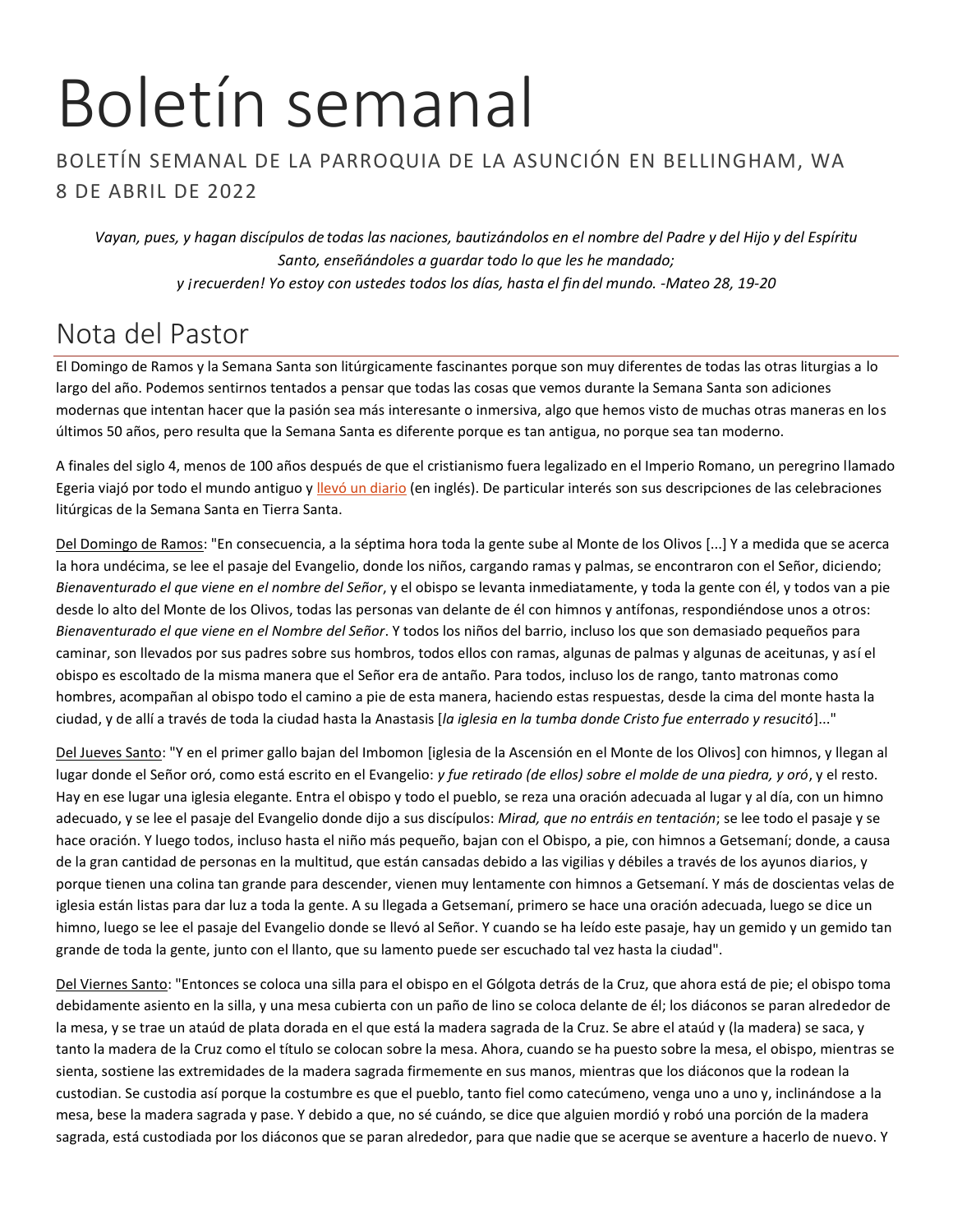como todas las personas pasan una por una, todas inclinándose, tocan la Cruz y el título, primero con la frente y luego con los ojos; luego besan la Cruz y pasan, pero ninguno pone su mano sobre ella para tocarla".

Nuestra adoración a Cristo nunca se lleva a cabo individualmente, siempre se lleva a cabo en unión con todo el Cuerpo de Cristo, pasado, presente y futuro.

Que el Señor os bendiga durante esta Semana Santa,



# Noticias Parroquiales

#### Horario de Semana Santa

- **Domingo de Ramos de la Pasión del Señor:**
	- o Tiempos de misa normales
	- o Procesión desde el Gimnasio a las 5:00 p.m.
	- o "Entrada solemne" (reunión en Cornualles, pero no procesión) en las otras misas.
- **Martes**
	- o La Misa se trasladó a las 7:15 a.m.
- **Miércoles:**
	- o Misa a las 7:15 a.m.
	- o Sin Exposición
- **Jueves**
	- o Misa de la Cena del Señor a las 7:00 p.m.
	- o Adoración en el gimnasio hasta la medianoche
- **Viernes**
	- o Vía Crucis a las 12:30 p.m.
	- o Liturgia del Viernes Santo a las 7:00 p.m.
- **Sábado**
	- o Vigilia Pascual a las 8:30 p.m.
- **Domingo de Resurrección:**
	- o Tiempos normales de misa, asientos de desbordamiento en el gimnasio si es necesario

## Confesiones que se ofrecerán en vietnamita

El martes 12 de abril, el P. Khanh Nguyen estará aquí en Asunción para escuchar confesiones para nuestros feligreses de habla vietnamita. Las confesiones comenzarán a las 5:00 p.m.

#### Oficina parroquial cerrada

La Oficina Parroquial estará cerrada por el Viernes Santo.

# Limpieza de la Iglesia de Primavera: Se necesitan voluntarios

**El lunes 11 de abril de 2022, estaremos limpiando la Iglesia en preparación para la Pascua.** 

La limpieza comenzará a las 12 p.m. Necesitamos de 15 a 25 personas para hacer toda la limpieza en un día. Por lo tanto, traiga a un amigo o familiar y únase a nosotros en el cuerpo principal de la Iglesia. No hay necesidad de traer nada más que ustedes mismos. Suministros de limpieza proporcionados.

## Colección Tierra Santa

Cada año, el Viernes Santo, tomamos una colecta para apoyar el trabajo de los franciscanos que trabajan en Tierra Santa. Los franciscanos en Tierra Santa tienen la responsabilidad única de cuidar de los Santos Lugares, así como de los cristianos que viven allí. Es vital que apoyemos a los cristianos que viven en Tierra Santa para mantener una presencia cristiana en la misma tierra santificada por la vida, muerte y resurrección de Jesús.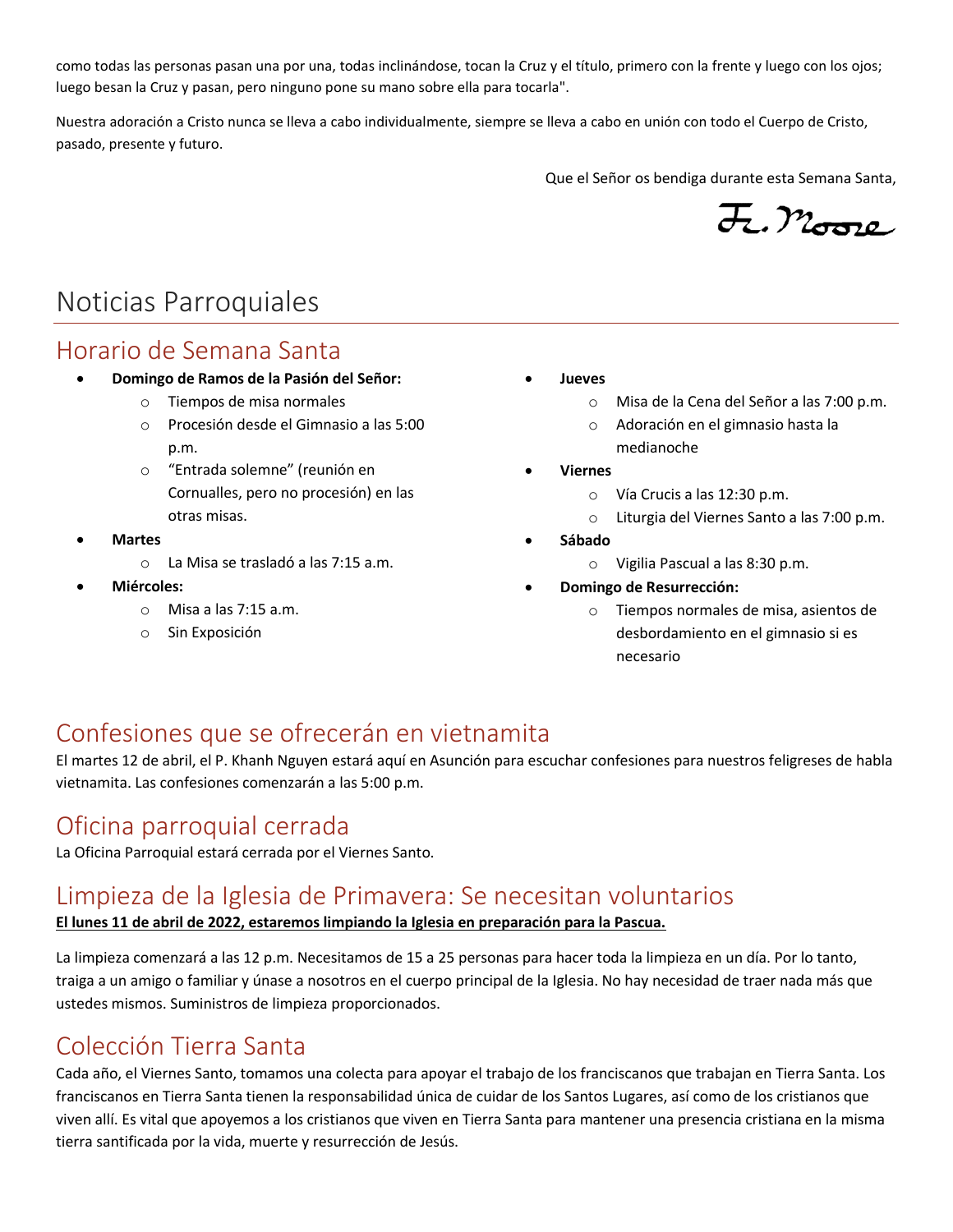## Cuencos de Arroz

Por favor, recuerde entregar sus donaciones de Rice Bowl este fin de semana o el Jueves Santo. Se agradecen los cheques con la notación "Rice Bowl".

# Noticias de la escuela

#### Viernes Santo

La Escuela Católica asunción se prepara para la Pascua del Viernes Santo con la Oración en el Jardín a partir de las 10:15 am en el gimnasio, dirigida por los estudiantes de sexto grado. Luego, los estudiantes siguen en procesión a la iglesia donde participan en las Estaciones de la Cruz con los estudiantes de séptimo grado liderando. El Viernes Santo es una liberación temprana para que los estudiantes y las familias puedan pasar tiempo en oración entre las 12 del mediodía y las 3 p.m. El Lunes de Pascua (18 de abril) es un feriado escolar.

# Búsqueda de miembros de la Junta

La Fundación de la Escuela de la Asunción está buscando dos miembros de la junta para el año escolar 2022-2023. La Fundación es una dotación que construye para el futuro de la escuela. El saldo de la dotación es actualmente superior a 800.000 dólares. La Junta de la Fundación se reúne cada dos meses para revisar las finanzas, realizar un seguimiento de las ganancias en los fondos, asignar una distribución anual a la escuela y garantizar que la dotación continúe creciendo. La Junta de la Fundación también participa en un evento anual de agradecimiento en mayo y se comunica con los donantes durante todo el año escolar. Si está interesado o conoce a alguien que podría ser una buena opción, envíe un correo electrónico al Sr. Anderson antes del 22 de abril.

# Organizaciones afiliadas

## Invitación al Sínodo

El Papa ha pedido a todos en el mundo que respondan dos preguntas y que se escuchen unos a otros mientras respondemos. El martes 19 de abril a las 7:00 pm vamos a tener una pequeña "escucha sinodal" a las 6:00 pm en español. Debería tomar alrededor de una hora. Su familia y amigos son bienvenidos. Aquí está el enlace de zoom.

#### <https://us02web.zoom.us/j/2347857980>

Esta sesión de escucha NO es una discusión. Cada uno de nosotros nos escucharemos mientras respondemos estas preguntas. Alguien resumirá lo que escuchó (sin nombres) al día siguiente y este formulario se enviará a la Arquidiócesis. Todas las diócesis del mundo enviarán entonces un informe a Roma. Este es el proyecto de escucha más grande de la historia. La Iglesia Católica puede hacer esto porque estamos en todos los países del mundo y, por primera vez, existe la tecnología para escuchar e informar...

Espero que puedas ser parte de esto. Si esta hora y fecha no son convenientes, hágame saber cuándo sería una buena hora y fecha. Vamos a hacer que suceda.

Estos grupos funcionan mejor con 4-8 personas, pero somos flexibles. Nos estamos quedando sin tiempo.

Esta sesión de escucha responderá a estas preguntas:

Una Iglesia sinodal, al anunciar el Evangelio, "camina junta".

¿Cómo "caminamos juntos" hoy en nuestra Iglesia local?

¿Qué pasos nos invitan a dar el Espíritu Santo en nuestro "caminar juntos"?